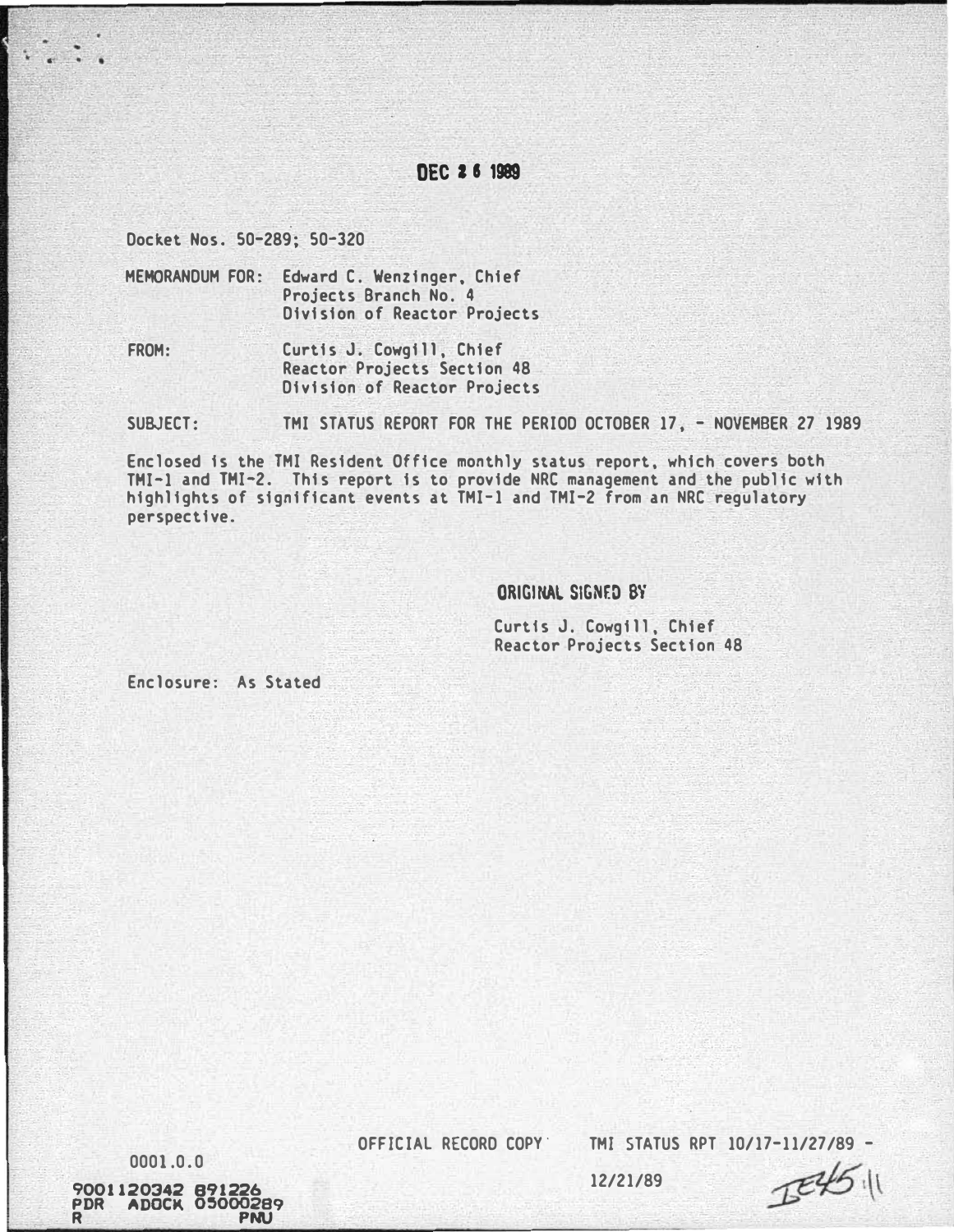Edward C. Wenzinger

·.

<sup>2</sup>DEC 2 6 1989

cc w/enclosure: S. Varga, NRR J. Stolz, NRR R. Hernan, NRR H. Hasnik., NRR T. Hartin, EDO J. Partlow, NRq J. Roe, NRR L. Whitney, NRR T. Gerusky, BRP/DER, Commonwealth of Pennsylvania Governor's Office of Policy, Commonwealth of Pennsylvania TMI Alert Susquehanna Valley Alliance Friends & Family of TMI D. Davenport L. Drey E. Harzler A. Herman H. Hucker J. Johnsrud P. Smith H. Spinelli C. Wolfe Concerned Mothers and Women Public Document Room Local Public Document Room Edward C. Wenzinger bee w/enclosure: K. Abraham, RI (2 copies) H. Hiller, RI W. Kane, RI W. Baunack., RI C. Cowgfll. RI J. Bell. NRR Region I Docket Room (w/concurrences) F. Young, RI (3 copies) D. Johnson T. Hoslak. L. Thonus R. Brady

ORP: RI  $ClC$ nger changes CCowgfll/pj  $12/122/89$  $12.01/89$ 

OFFICIAL RECORD COPY TMI STATUS RPT 10/17-11/27/89 -

I

0002.0.0

12/21/89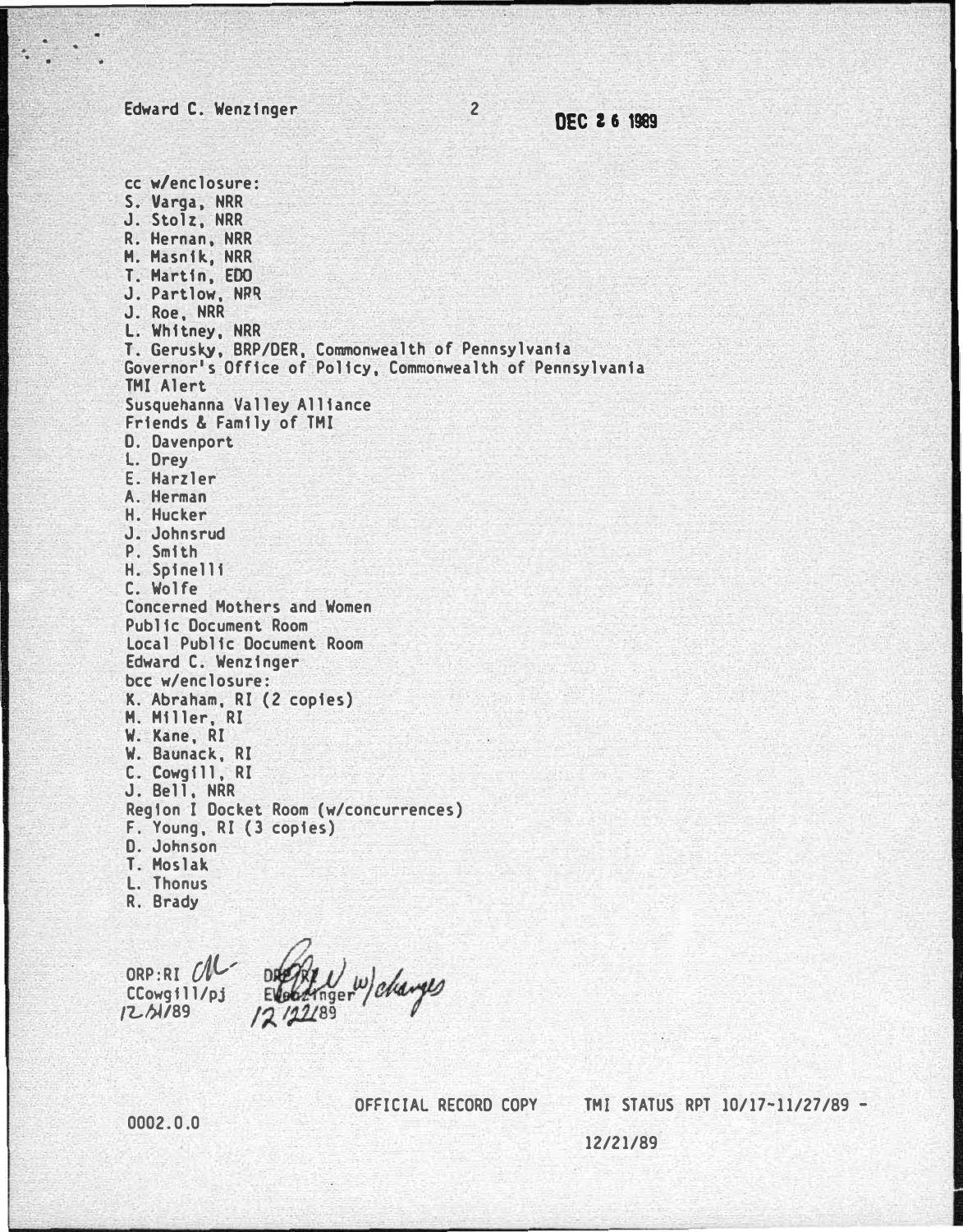### ENCLOSURE

## THI-1 AND THI-2 STATUS REPORT FOR THE PERIOD

OCTOBER 17- NOVEMBER 27, 1989

#### $TMI-1$  $1.$

## a. Facility Operations Summary

THI Unit 1 operated at full power during this report period, completing 334 days of continuous operation on November 27, 1989.

On October 30, 1989, during performance of an Engineered Safeguards Actuation System Surveillance procedure, the plant experienced an inadvertent ESAS actuation. The actuation was caused by personnel error. An off-shift operator, conducting the test, failed to perform the required verification steps as specified in the procedure. The emergency equipment responded as designed. Approximately 80 gallons of borated water from the borated water storage tank (BWST) was discharged to the reactor vessel via the high pressure injection (HPI) system. The licensee made the required notifications in accordance with 10CFR 50.72.

## 2. THI-2

#### a. Facility Activities Summary

During this report period, defueling crews completed r�moval of baffle plates and defueling of the core formers. Defuelfng commenced in the lower core support assembly. Approximately 5,000 pounds of material remain in the vessel. Oefueling was projected to be completed in early December.

Following completion of defuelfng, a number of samples will be taken of the lower head and fncore instrumentation nozzles. These samples will be analyzed to assess the effects the accident had on the reactor vessel.

## b. Items of Special Interest

On November 22, 1989, an enforcement conference was held at the NRC Region I Headquarters. The conference dealt with the worker overexposure event of September 25, 1989. The licensee presented the dose assessment ana corrective actions to the NRC staff.